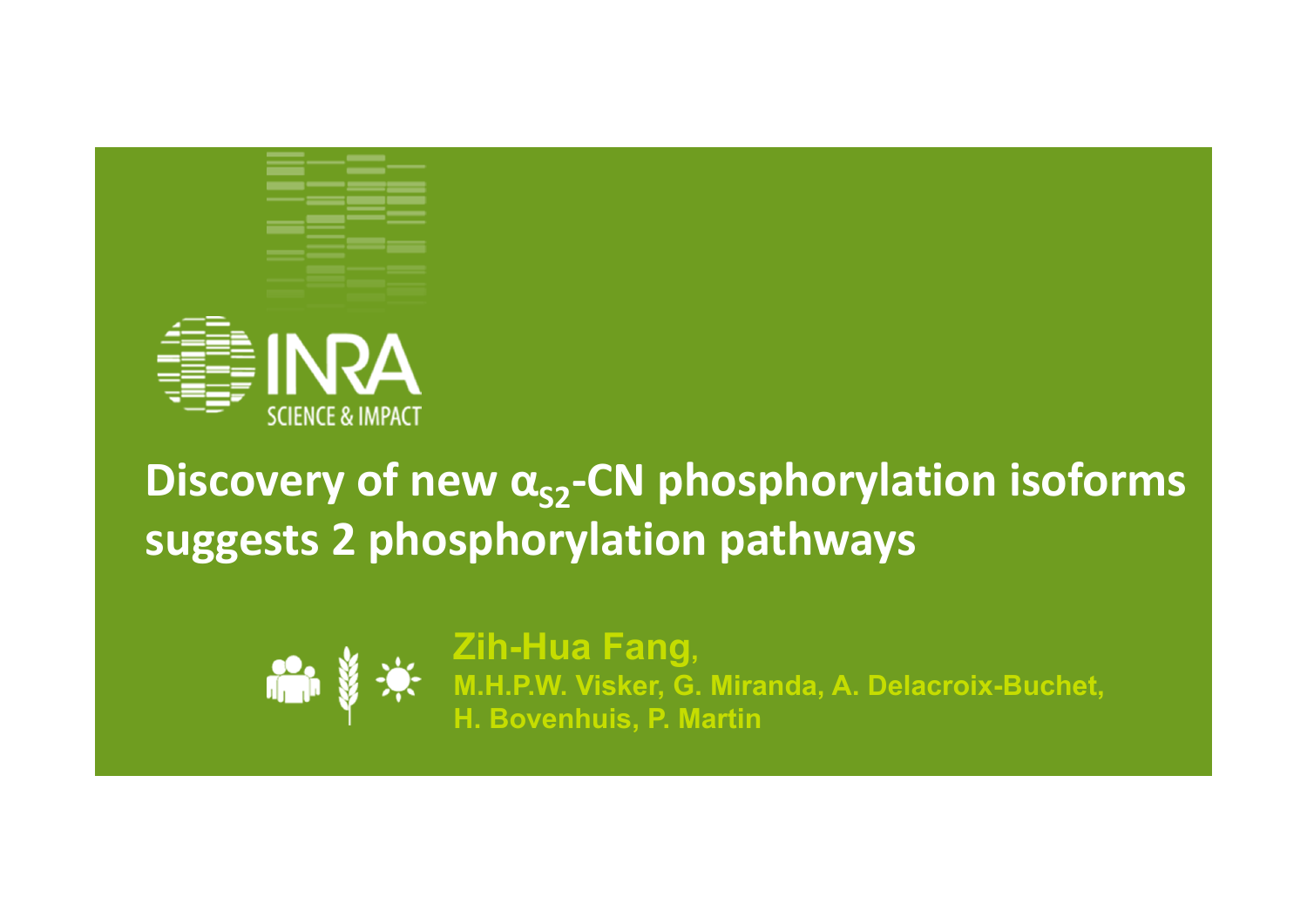# **Acknowledgment**

and the state of the state of

#### This study was part of the FROM'MIR project







**APIS-GENE**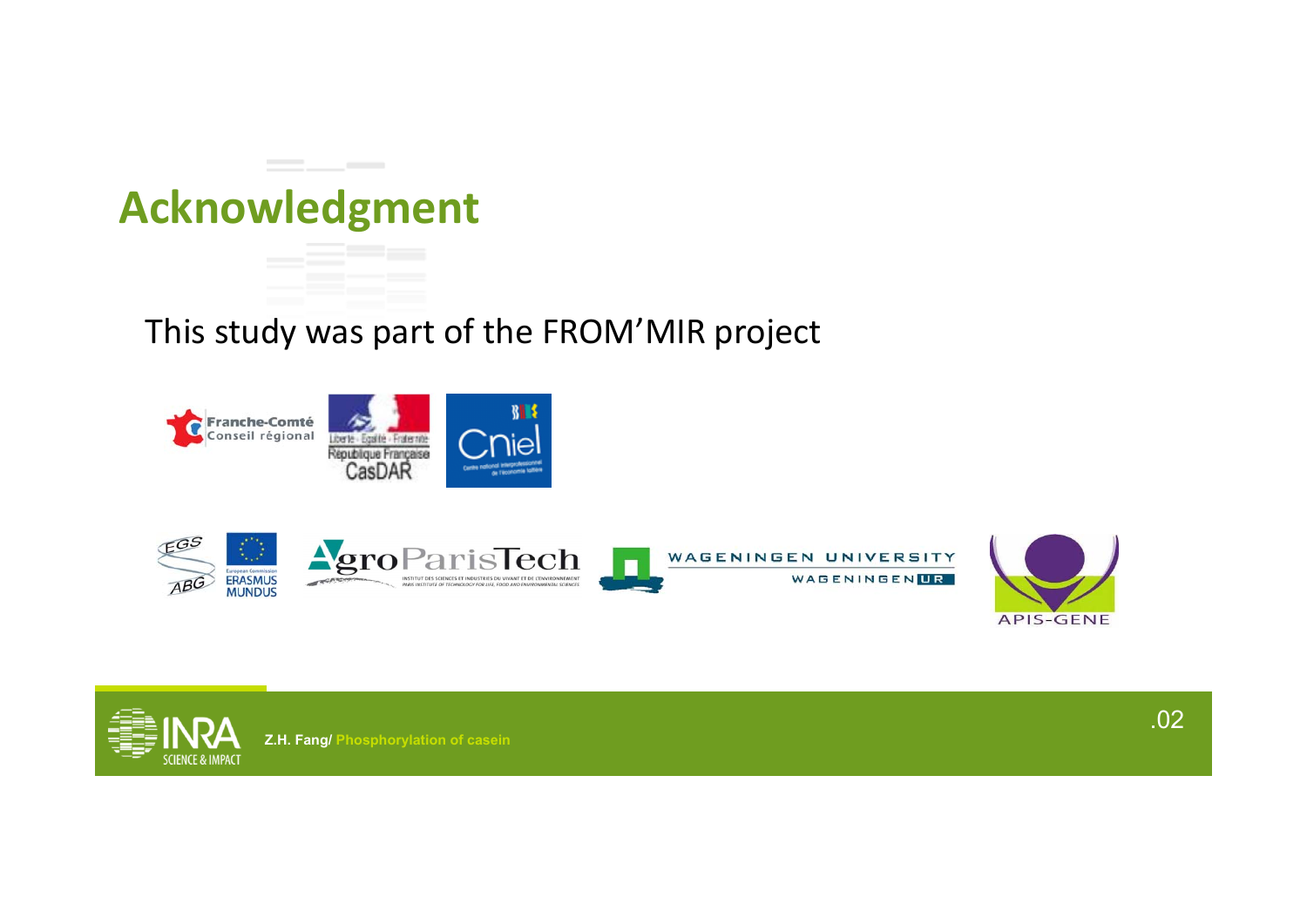## **Why we are interested in milk protein composition?**

•Dairy products (especially cheese)



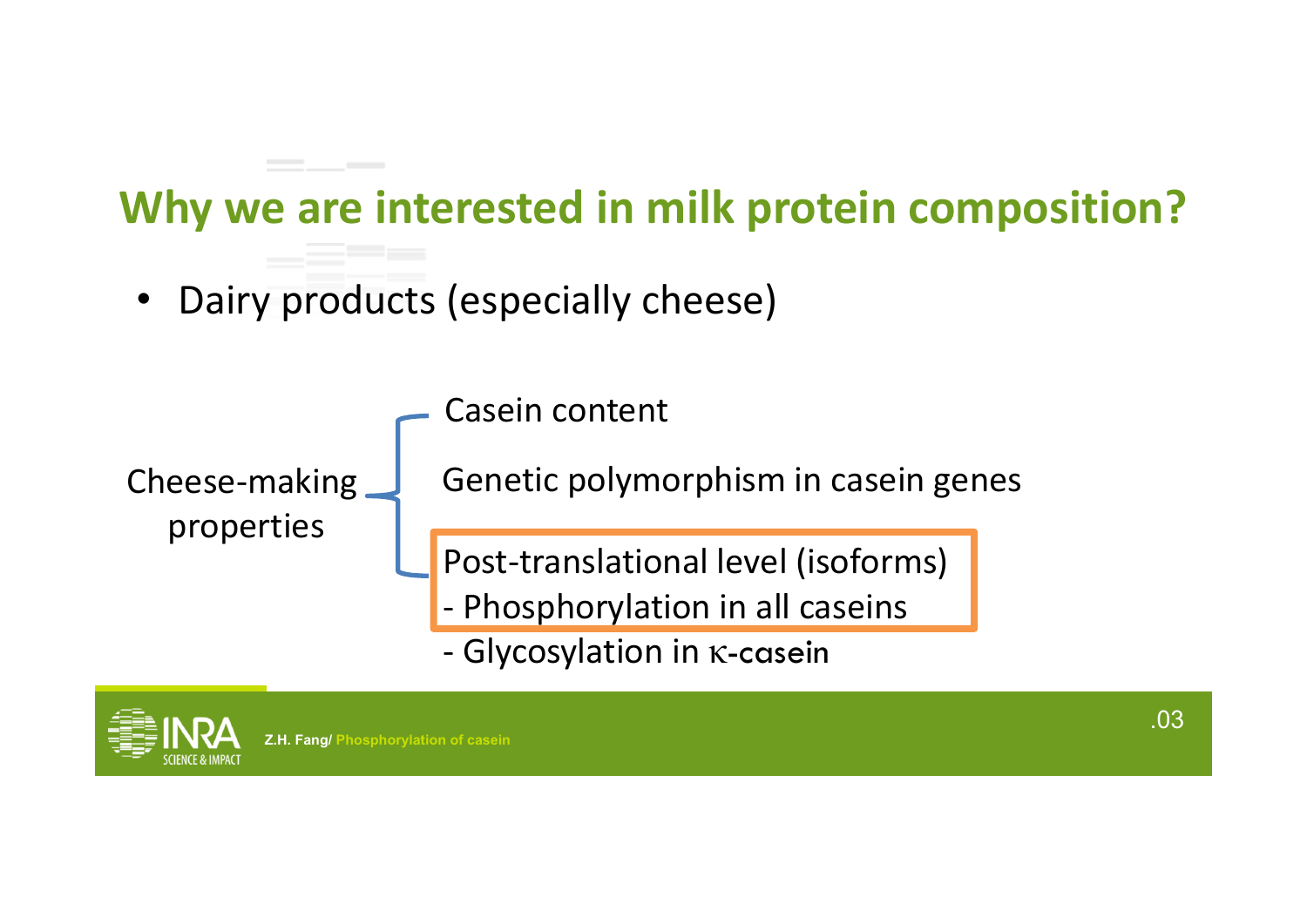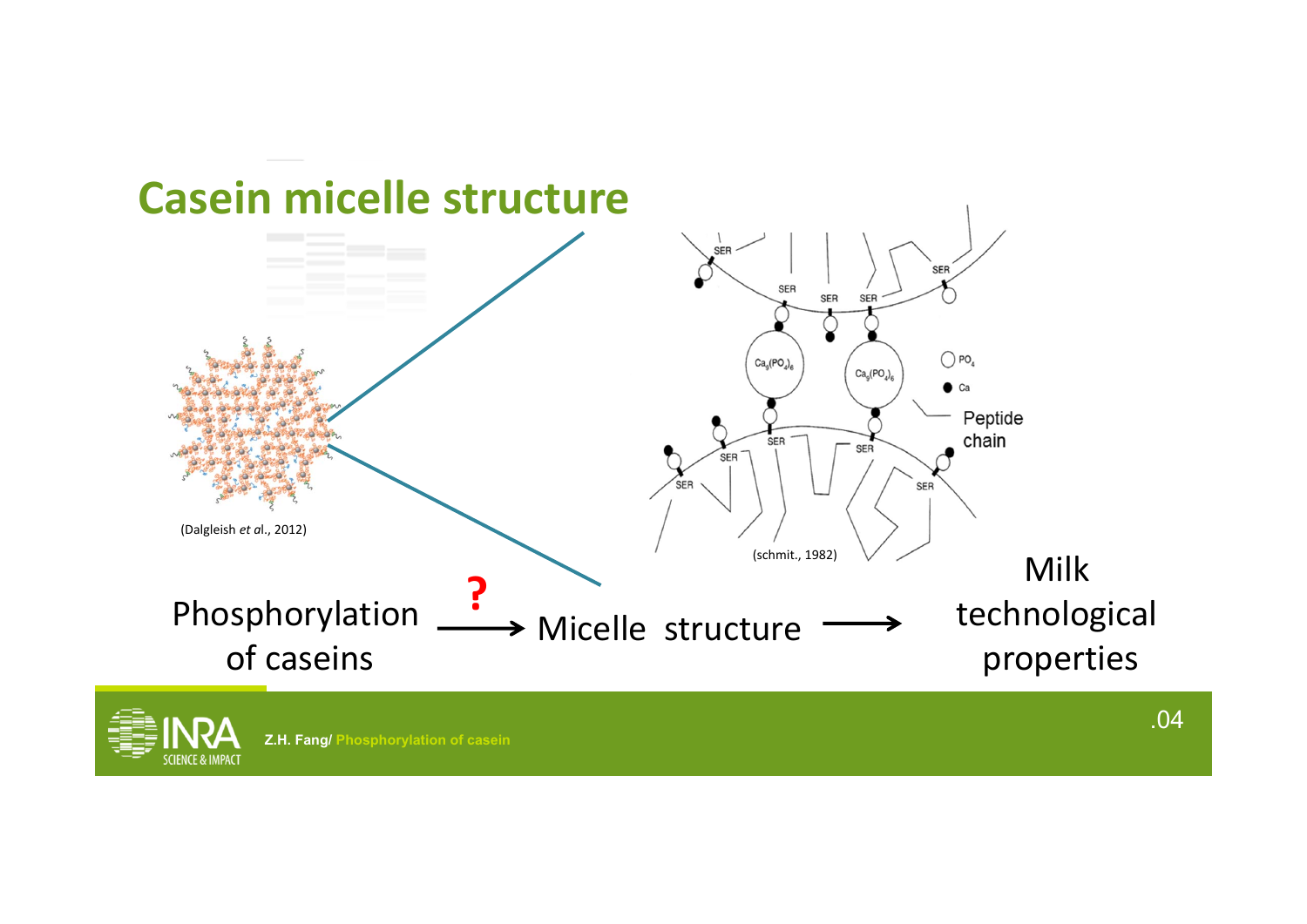# **At post‐translational level in bovine milk At post‐translational level**



| <b>Caseins</b>                    | $\alpha_{s1}$ | $\alpha_{s2}$ |           | K   |
|-----------------------------------|---------------|---------------|-----------|-----|
| Proportion                        | 40%           | 10%           | 40%       | 10% |
| Potential<br>Phosphorylation site | 10            | 18            |           | 6   |
| Observed                          | $8-9P$        | 10-13P        | <b>5P</b> | 1P  |

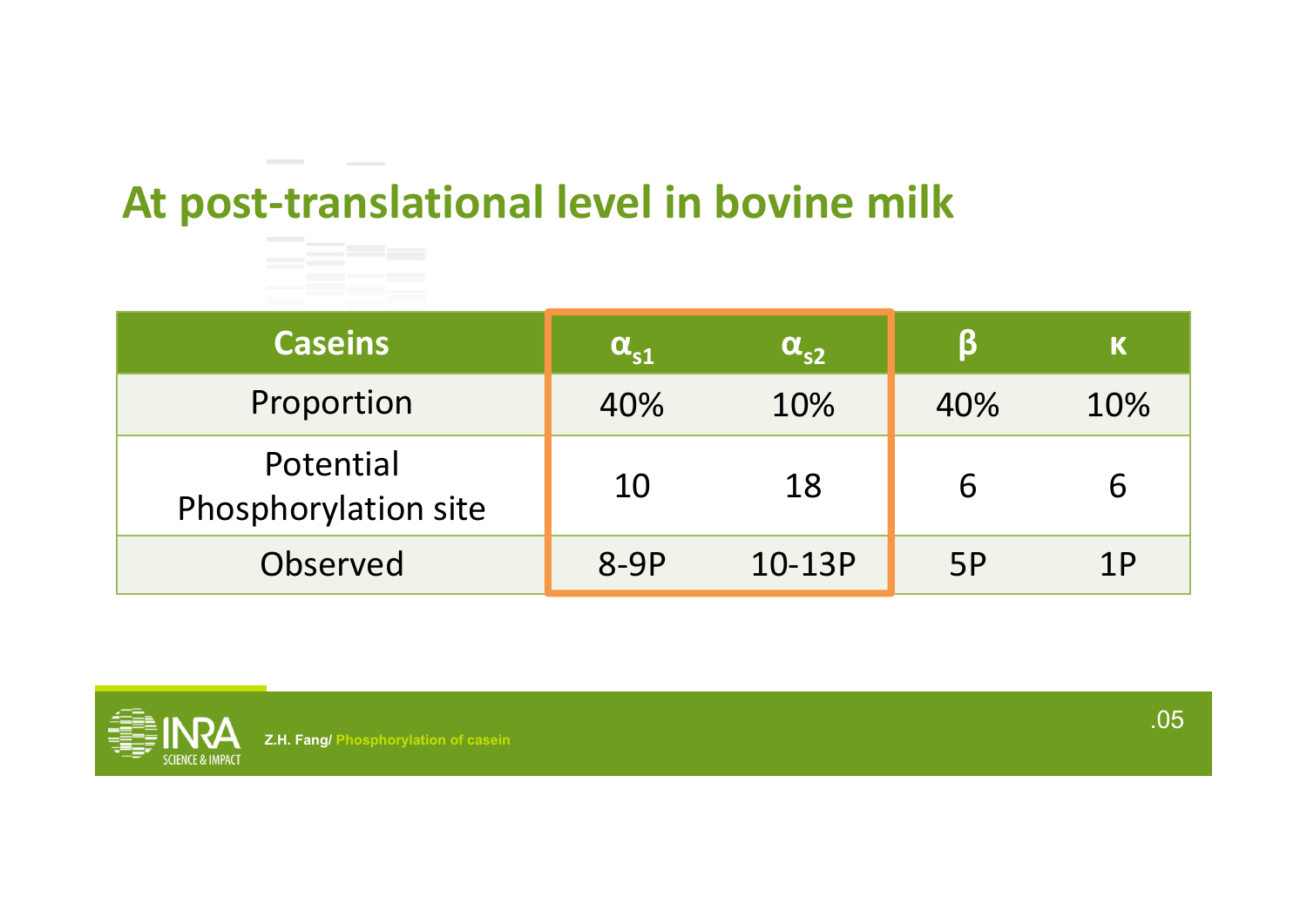### Genome-wide association study on α<sub>s1</sub>-CN isoforms



**(Dutch milk genomics initiative; Bijl et al., 2014)**

.06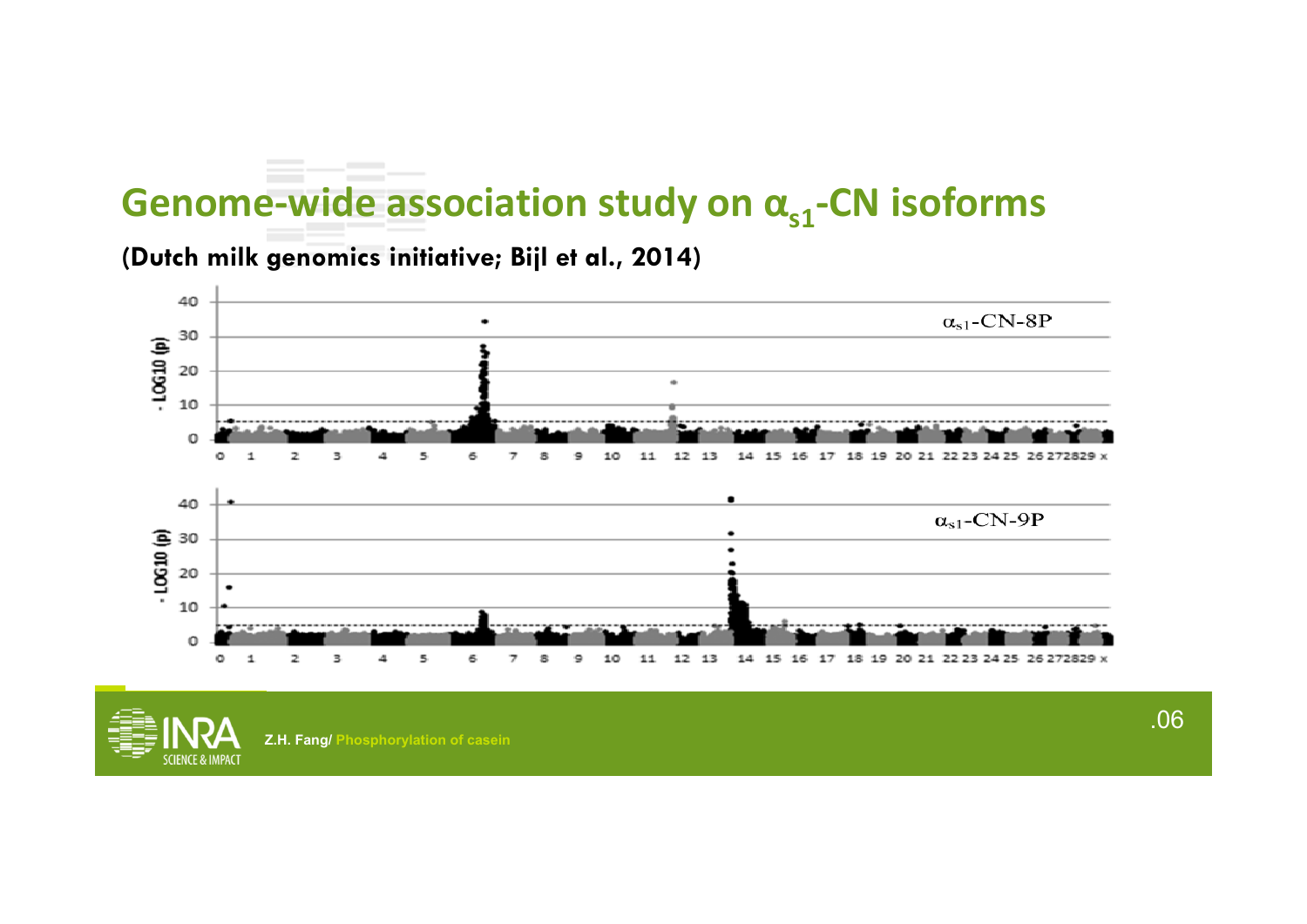# **Objective**



- Study variation in phosphorylation degree of  $\alpha_{s1}$ -CN and  $\alpha_{s2}$ -CN
- Estimate the relations among  $\alpha_{s1}$ -CN and  $\alpha_{s2}$ -CN phosphorylation isoforms
- $\rightarrow$  Are different isoforms genetically different traits ?

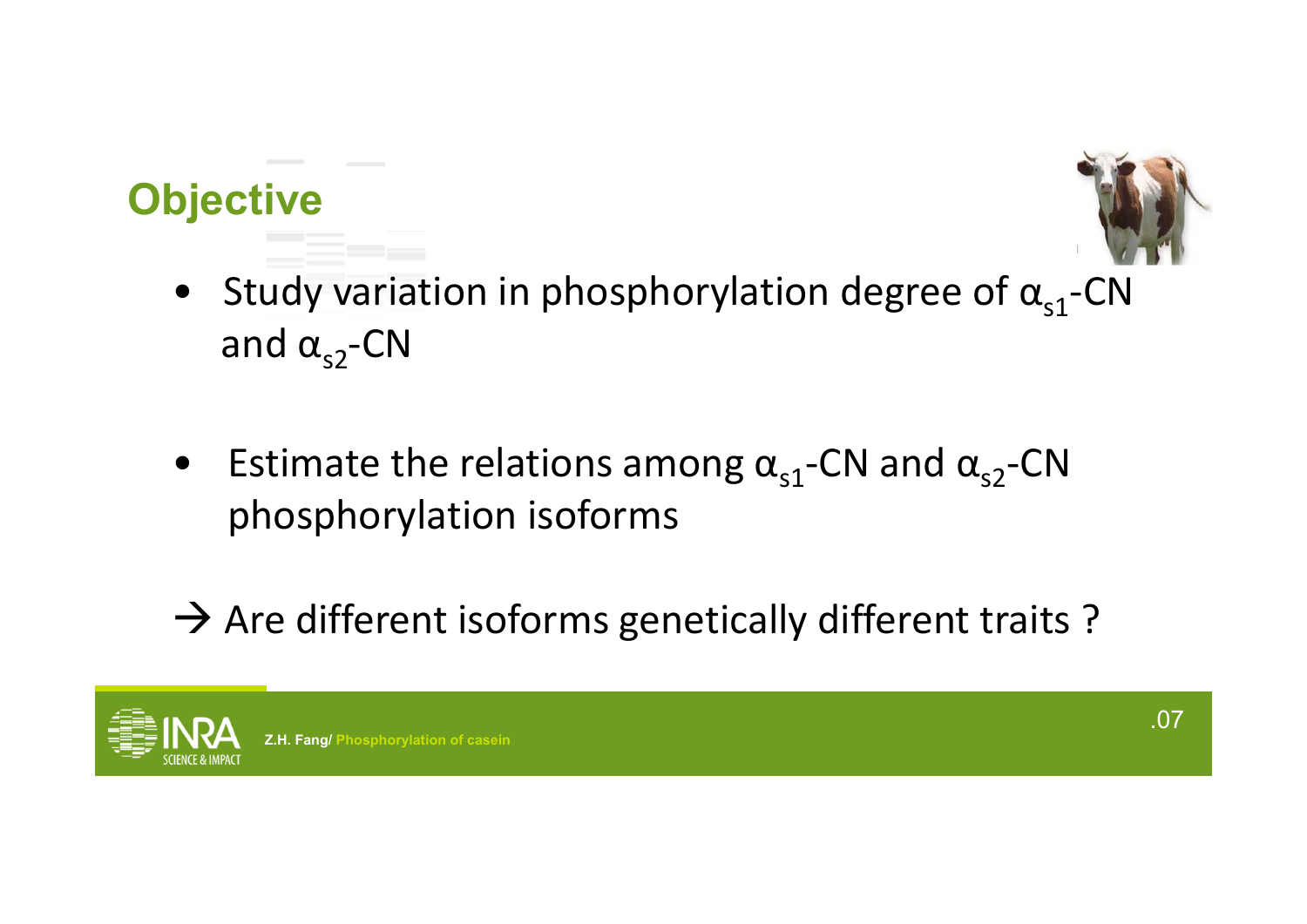### **Materials and Methods**

- $\bullet$  531 morning milk samples from French Montbéliarde cows
- • Liquid Chromatography coupled with Mass Spectrometry (LC‐MS)



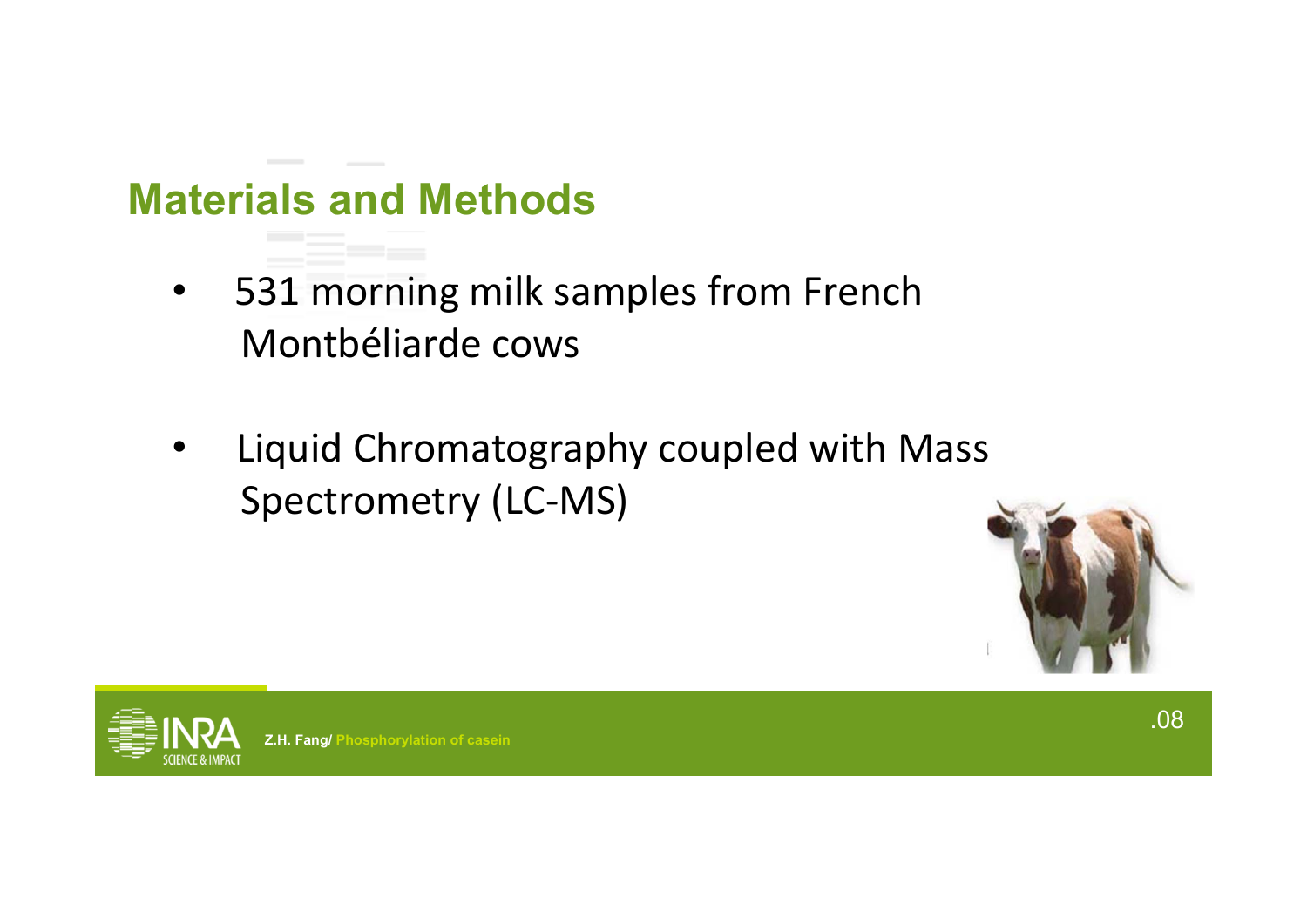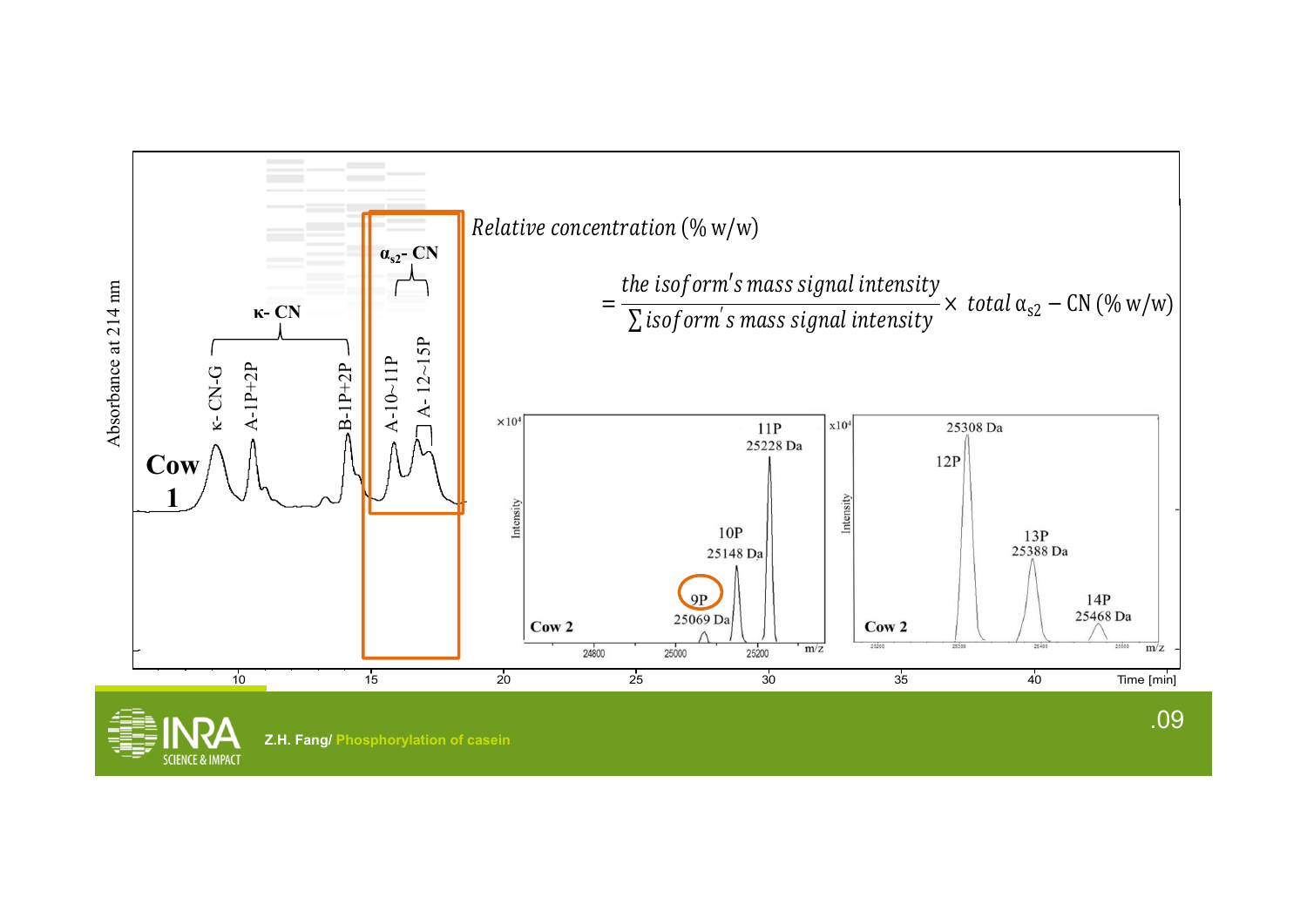| <b>Contract Contract</b>                                            |                   |       |            |             |                         |    |      |
|---------------------------------------------------------------------|-------------------|-------|------------|-------------|-------------------------|----|------|
| <b>Descriptive</b><br><b>statistics</b>                             | <b>Trait</b>      |       |            | Mean (%w/w) | <b>CV</b>               |    |      |
|                                                                     | $\alpha_{s1}$ -CN | total | 32.9       |             | $\overline{\mathbf{z}}$ |    |      |
|                                                                     |                   |       | <b>8P</b>  | 25.3        |                         | 8  |      |
|                                                                     |                   |       | 9P         | 7.6         |                         | 13 |      |
|                                                                     | $\alpha_{s2}$ -CN | total |            | 8.2         | <b>11</b>               |    |      |
|                                                                     |                   |       | 9P         | 0.2         |                         | 21 |      |
|                                                                     |                   |       | <b>10P</b> | 0.7         |                         | 42 |      |
|                                                                     |                   |       | <b>11P</b> | 3.1         |                         | 18 |      |
|                                                                     |                   |       | <b>12P</b> | 2.7         |                         | 13 |      |
|                                                                     |                   |       | <b>13P</b> | 1.6         |                         | 20 |      |
|                                                                     |                   |       | 14P        | 0.4         |                         | 36 |      |
|                                                                     |                   |       | 15P        | 0.2         |                         | 49 |      |
| Z.H. Fang/ Phosphorylation of casein<br><b>SCIENCE &amp; IMPACT</b> |                   |       |            |             |                         |    | .010 |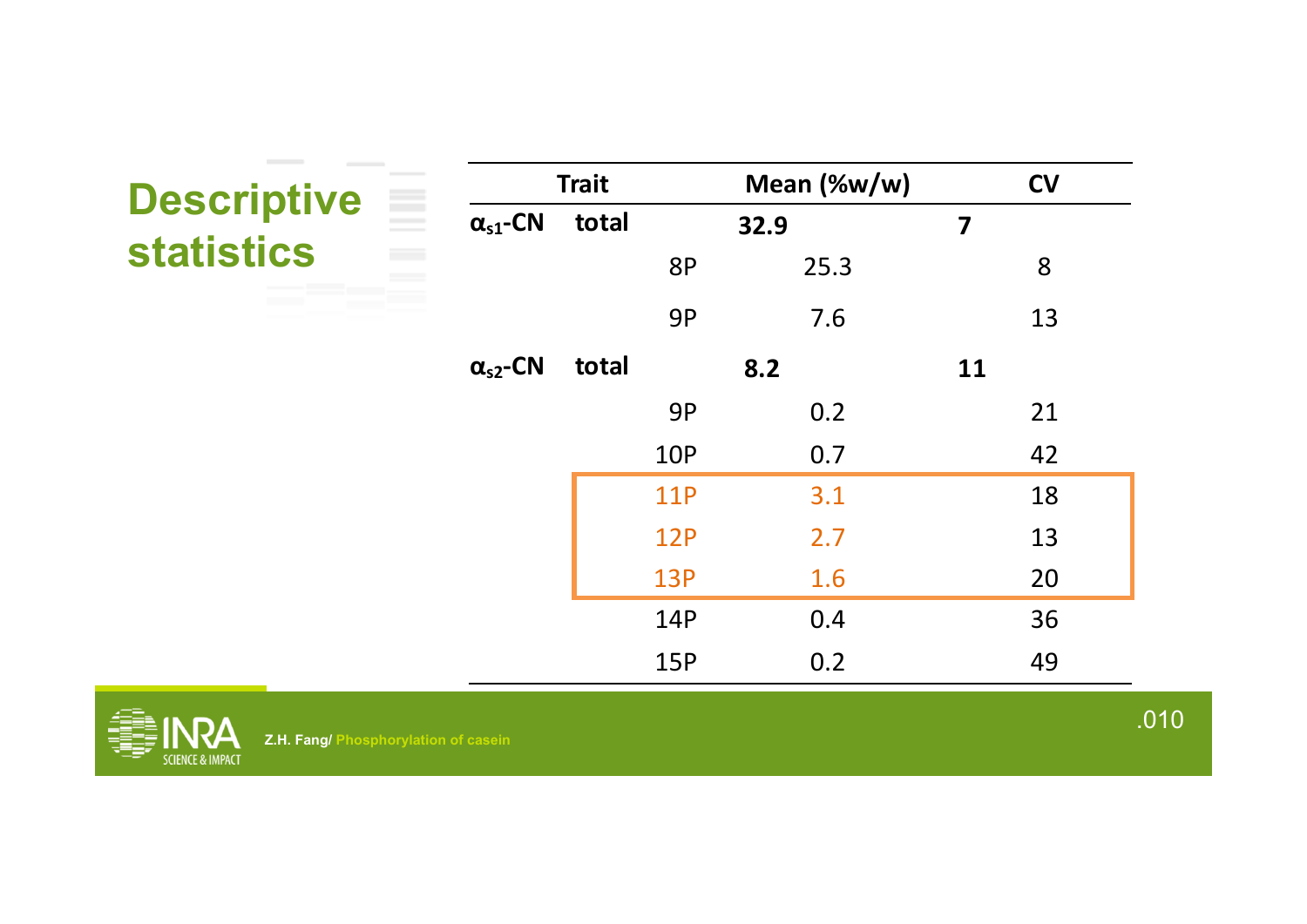#### **Visualize correlations**



**Z.H. Fang/ Phosphorylation of casein**

**CIENCE & IMPACT**